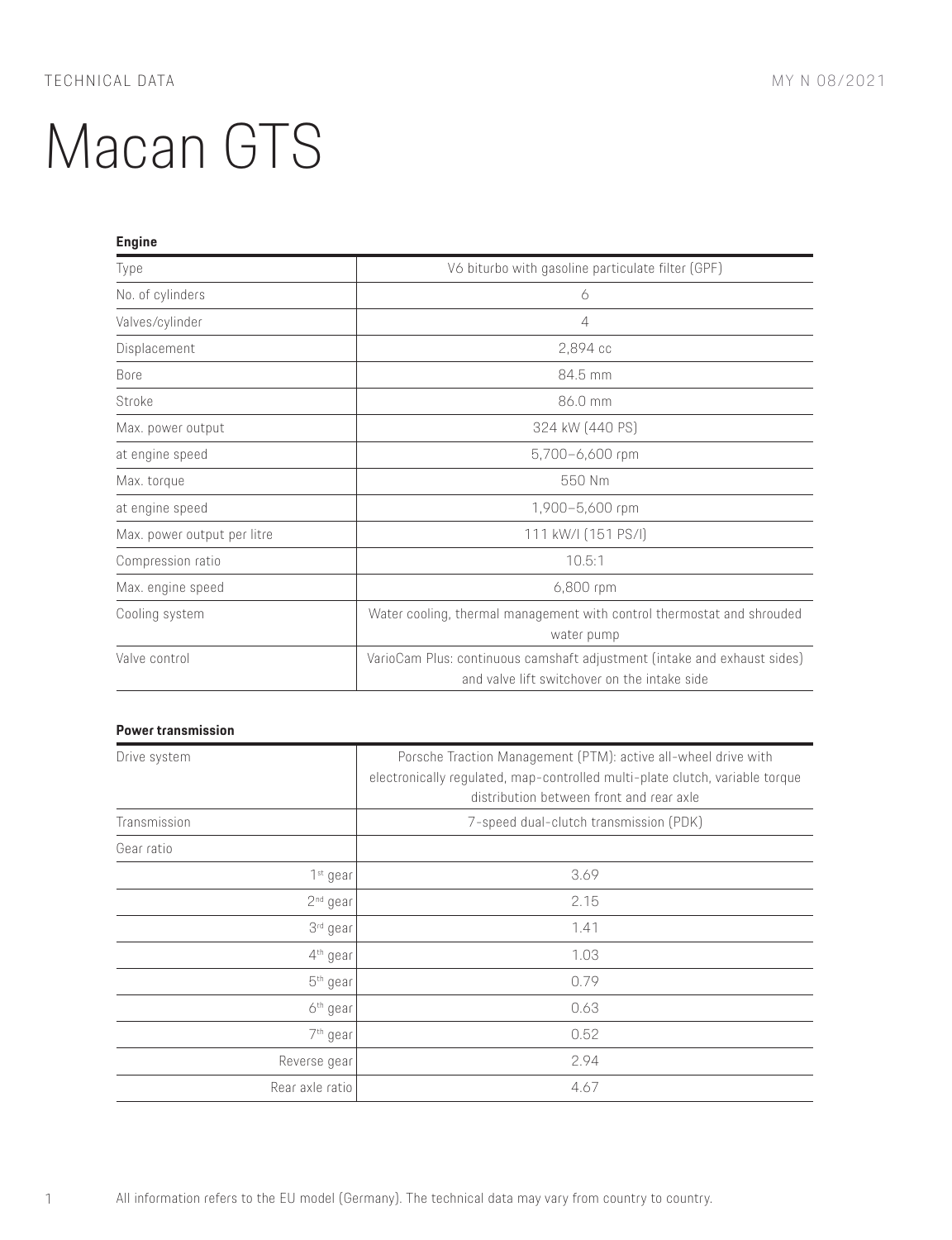### **Chassis**

| Suspension and damping   | Sports air suspension with lowering by 10 mm and Porsche Active<br>Suspension Management (PASM): electronically controlled damping system<br>with three manually controlled maps; height adjustment |
|--------------------------|-----------------------------------------------------------------------------------------------------------------------------------------------------------------------------------------------------|
| Front axle               | Independent suspension with five-link aluminium front axle with separated<br>wishbones at top and bottom                                                                                            |
| Rear axle                | Independent suspension with aluminium trapezoidal link at the bottom,<br>aluminium link at the top and tie rod                                                                                      |
| Steering                 | Electromechanical power steering                                                                                                                                                                    |
| Steering ratio           | 14.3:1 (centre position)                                                                                                                                                                            |
| Steering wheel diameter  | 375 mm                                                                                                                                                                                              |
| Turning circle diameter  | 11.96 m                                                                                                                                                                                             |
| Vehicle stability system | Porsche Stability Management (PSM) with ABS, ASR, ABD, EDTC and<br><b>Trailer Stability Management</b>                                                                                              |

### **Brakes**

| Braking system          | Six-piston aluminium monobloc fixed-calliper brakes at the front,<br>combination floating-calliper brakes at the rear; electric parking brake;<br>multi-collision brake |
|-------------------------|-------------------------------------------------------------------------------------------------------------------------------------------------------------------------|
| Brake discs, front axle | Porsche Surface Coated Brake (PSCB): Grey cast iron composite discs with<br>tungsten-carbide coating and aluminium calipers, internally vented                          |
| Diameter                | 390 mm                                                                                                                                                                  |
| <b>Thickness</b>        | 38 mm                                                                                                                                                                   |
| Brake discs, rear axle  | Porsche Surface Coated Brake (PSCB): Grey cast iron discs with tungsten-<br>carbide coating, internally vented                                                          |
| Diameter                | 356 mm                                                                                                                                                                  |
| <b>Thickness</b>        | 28 mm                                                                                                                                                                   |

# **Wheels and tyres**

| Wheels and tyres, front | 9.5J x 21 ET 27 with 265/40 R 21 tyres |
|-------------------------|----------------------------------------|
| Wheels and tyres, rear  | 10J x 21 ET 19 with 295/35 R 21 tyres  |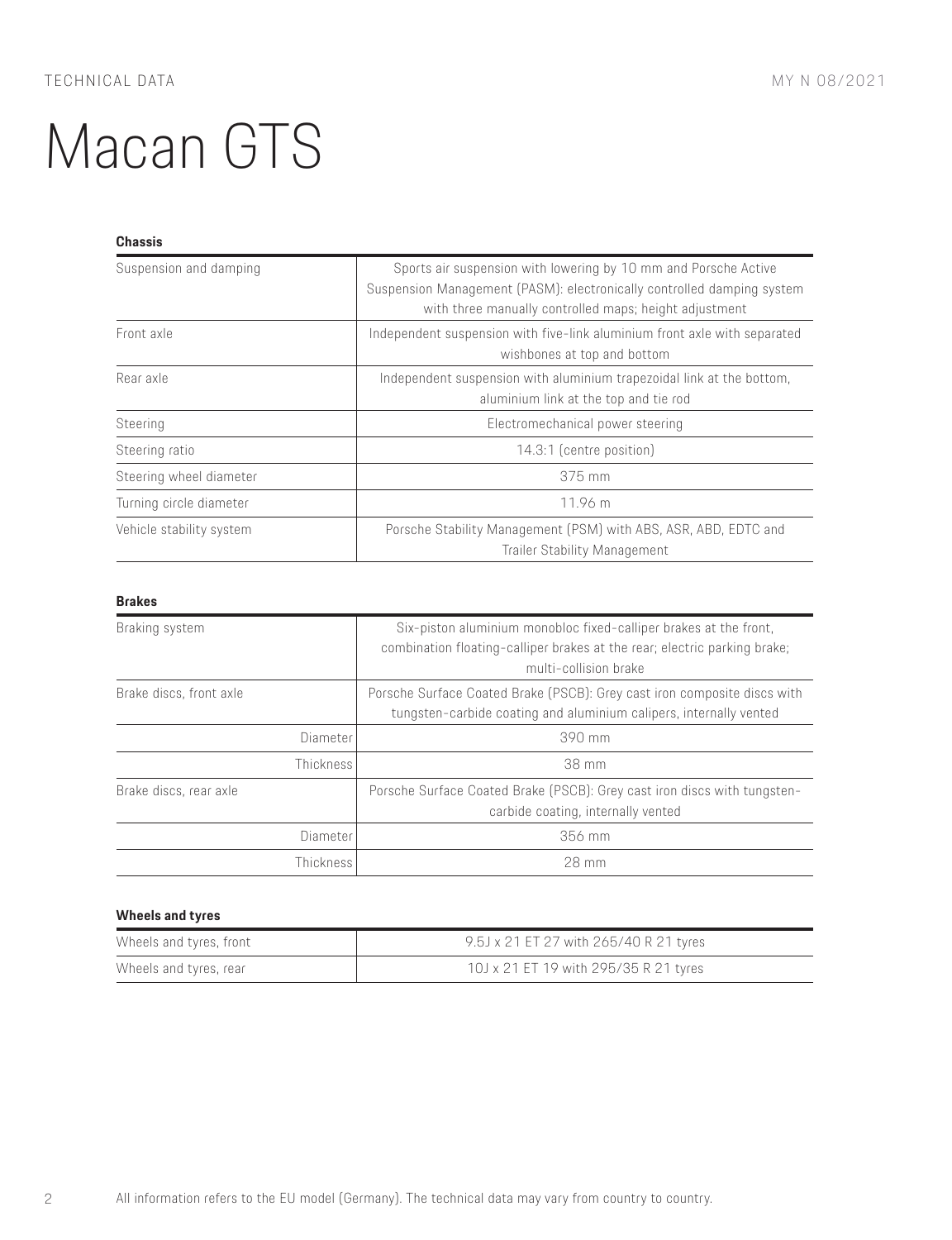### **Dimensions**

| Length                        | 4,726 mm            |
|-------------------------------|---------------------|
| Width (with exterior mirrors) | 1,927 mm (2,097 mm) |
| Height                        | 1,596 mm            |
| Wheelbase                     | 2,807 mm            |
| Track width, front            | 1,648 mm            |
| Track width, rear             | 1,659 mm            |

#### **Luggage compartment volume and weights**

| Luggage compartment volume                        | 458-1,5031   |
|---------------------------------------------------|--------------|
| Unladen weight (DIN)                              | 1,960 kg     |
| Permissible gross weight                          | $2,580$ kg   |
| Max. towing capacity (br./unbr.)                  | 2,400/750 kg |
| Drawbar load                                      | 96 kg        |
| Roof load<br>(with Porsche roof transport system) | 75 kg        |

#### **Performance**

| Top speed                  | 272 km/h |
|----------------------------|----------|
| Acceleration               |          |
| $0-60$ mph                 | 4.3s     |
| 0-60 mph with Sport Plus   | 4.1s     |
| $0 - 100$ km/h             | 4.5s     |
| 0-100 km/h with Sport Plus | 4.3s     |
| $0 - 160$ km/h             | 10.5s    |
| 0-160 km/h with Sport Plus | 10.3s    |
| $0 - 200$ km/h             | 17.1 s   |
| 0-200 km/h with Sport Plus | 16.9s    |